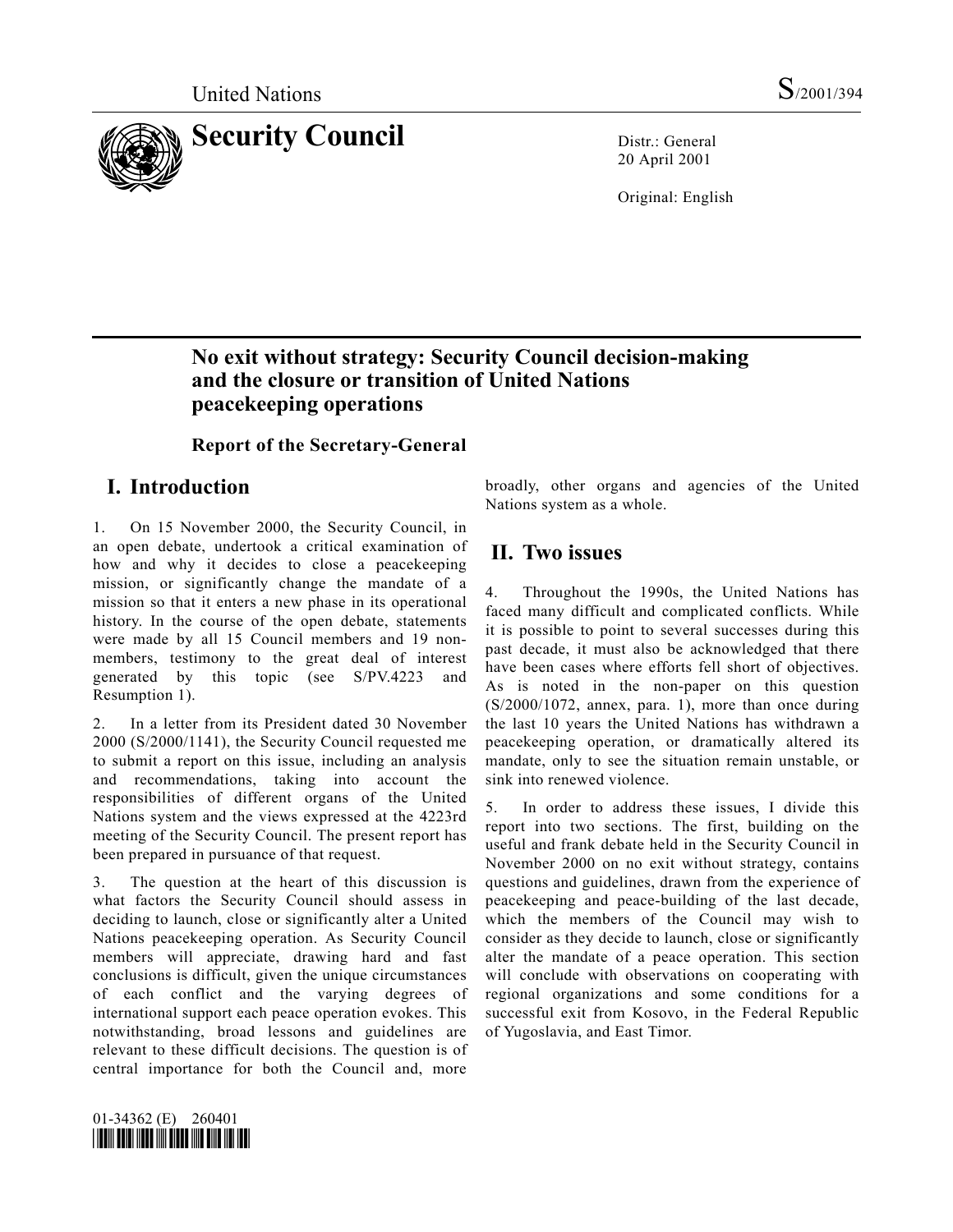6. In the second and concluding section, key aspects of the roles of the Security Council, the General Assembly and other United Nations organs and agencies are considered. These roles begin well before an operation is actually established. As a number of members remarked during the Council's deliberations in November, a good exit or transition strategy depends on a good entrance strategy.

## **III. Guidelines for an exit strategy**

7. Discussions on whether to "exit" or significantly alter a peacekeeping operation may be prompted by three circumstances: successful completion of the mandate, failure or partial success. In all of these instances, there are a number of issues to be considered when debating the closure of a mission, or passing responsibility to another United Nations or regional body.

#### **Completion of the mandate**

8. As many members of the Security Council noted in the November debate, the ultimate purpose of a peace operation is the achievement of a sustainable peace. An international peace is sustainable when two States have arrived at a mutually agreed settlement to their conflict, respecting each other's political independence and territorial integrity and recognizing common borders, which they have demarcated or have agreed to have demarcated. I would encourage Member States to make greater use of the International Court of Justice to settle those disputes, as has been done very effectively by Honduras and Nicaragua to settle a dispute concerning the Mosquito Coast. Another example is the decision of Chad and the Libyan Arab Jamahiriya to submit their dispute over the Aouzou Strip to the Court, for judgement, a judgement whose implementation was supported by deployment of the United Nations Aouzou Strip Observer Group (UNASOG).

9. Even with a full commitment of the political will needed for an international settlement, the United Nations plays an essential role in facilitating both the restoration of mutual confidence and the rehabilitation that help make an agreed border and a negotiated peace work. As in the case of the United Nations Mission in Ethiopia and Eritrea (UNMEE), peace-building activities include monitoring the separation of forces and technical assistance in humanitarian mine action, while coordinating with other international actors and agencies of the United Nations system that are assisting in the return and resettlement of refugees and the internally displaced.

10. A sustainable domestic peace presents even more complex challenges. It becomes sustainable, not when all conflicts are removed from society, but when the natural conflicts of society can be resolved peacefully through the exercise of State sovereignty and, generally, participatory governance. In many cases, an effective strategy for realizing that objective is to help warring parties to move their political or economic struggles from the battlefield and into an institutional framework where a peaceful settlement process can be engaged and future disputes can be addressed in a similar fashion. To facilitate such a transition, a mission's mandate should include peace-building and incorporate such elements as institution-building and the promotion of good governance and the rule of law, by assisting the parties to develop legitimate and broad-based institutions.

11. As discussed in the Security Council on 5 February 2001, peace-building is an attempt, after a peace has been negotiated or imposed, to address the sources of present hostility and build local capacities for conflict resolution. Strengthening State institutions, increasing political participation, engaging in land reform, strengthening civil society, finding ways to respect ethnic identities: all are seen as ways to improve the prospects for peaceful governance. The aim of peace-building is to build the social, economic and political institutions and attitudes that will prevent the inevitable conflicts that every society generates from turning into violent conflicts. In effect, peacebuilding is also the front line of preventive action.

12. Domestic peace has typically been most sustainable when it has gone beyond a stable truce or the mere capacity to deter armed rebellion. Successful cases have often included reformed systems of governance that are responsive to people's basic needs at the local, regional, and national levels. Sustainable development is indispensable to such a peace. This can only be achieved by the local population itself; the role of the United Nations is merely to facilitate the process that seeks to dismantle the structures of violence and create the conditions conducive to durable peace and sustainable development.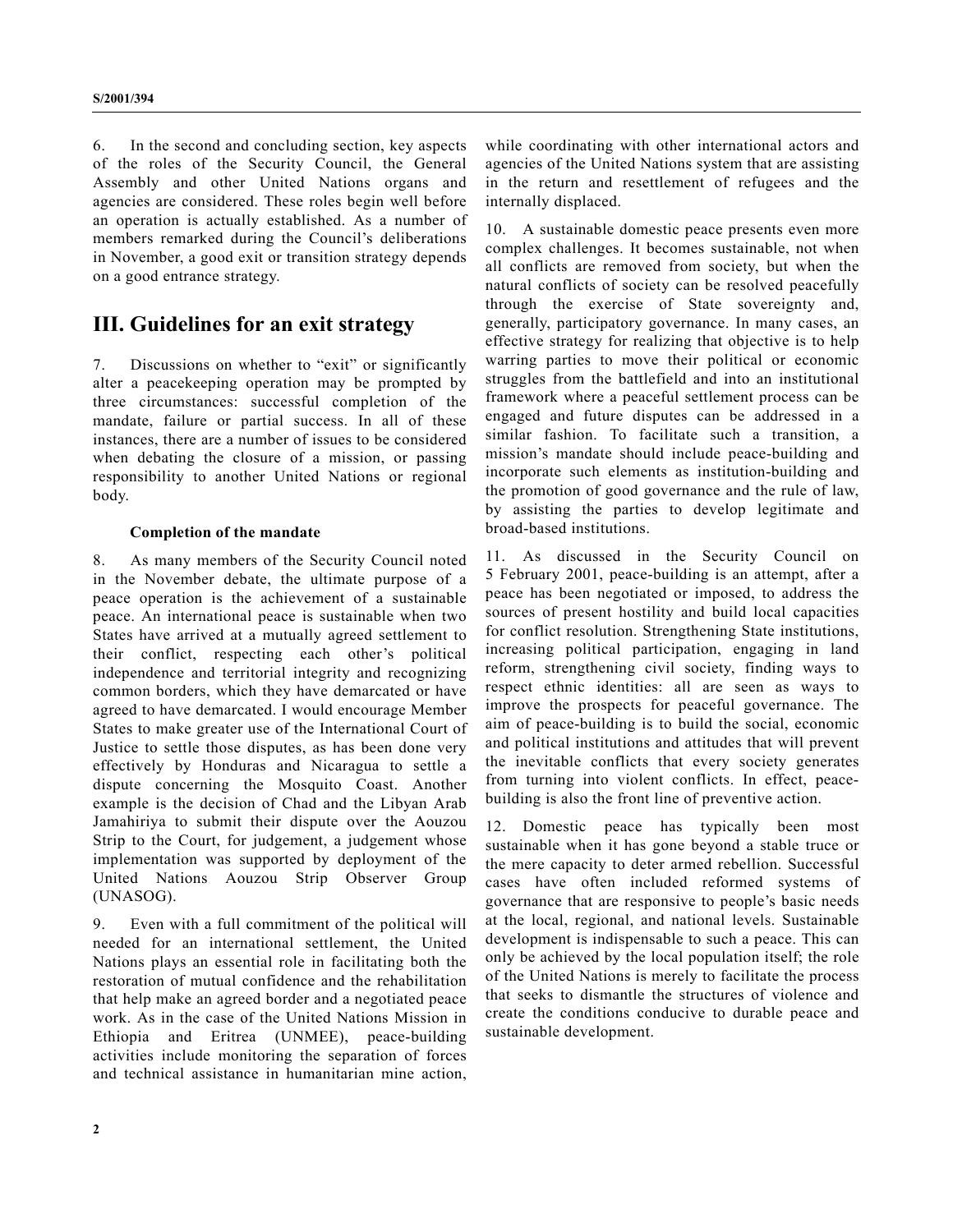13. Peace-building strategies for United Nations engagement should therefore be "strategic" in the ordinary sense of that term, matching means to ends. Although a peace-building strategy must be designed to address a particular conflict, broad parameters that fit most conflicts can be identified. Strategies should address the local sources of hostility by coupling local capacities for change with whatever international commitment is available to assist the process. It is this interaction of international commitment, or its absence, with local capacities and factional hostility that shapes the prospects for successful peace-building. Few peacebuilding plans work unless regional neighbours and other significant international actors desist from supporting war and begin supporting peace. The end of cold war competition was thus an important precondition for the blossoming of major peacebuilding components within the peacekeeping operations of the early 1990s.

14. The characteristics of the parties must be taken into account in planning peace-building activities. For example, the more hostile and numerous the factions, the greater the numbers of displaced, and the larger the presence of vulnerable groups (conditions prevalent, for example, in Somalia in 1992), the more difficult the peace process will be and the more international assistance and authority will be needed if peace is to be established.

15. In less hostile circumstances, international monitoring might be sufficient to establish a selfenforcing peace. Monitoring helps to create transparency among partners lacking trust but having compatible incentives favouring peace. Peacekeeping and related assistance can also reduce tradeoffs helping, for example, to fund and certify the cantonment, demobilization and reintegration of former combatants, as was done in El Salvador with the assistance of the United Nations Observer Mission in El Salvador (ONUSAL) and in Mozambique with the United Nations Operation in Mozambique (ONUMOZ). In these circumstances international coordination and assistance can be crucial to overcoming hostility and solving implementation problems.

16. The best signal that peacekeeping will succeed is a comprehensive peace settlement. Going beyond a simple agreement to stop fighting, it should address the root causes of the conflict and establish either the semisovereign institutions that are needed to manage a peaceful transition — as the Supreme National Council did in Cambodia — or itself embody the agreed terms of reformed sovereign institutions — as, for example, the Salvadoran peace treaties did. In these favourable circumstances, an international peacekeeping presence itself can deter violations, because of the possible costs of abrogating international agreements and triggering further international involvement in domestic affairs.

17. In more hostile circumstances, operations under Chapter VII of the Charter of the United Nations can help to solve commitment and cooperation problems by directly implementing agreements, or raising the costs of violating peace agreements. In these cases the use of force to resist attempts by the parties to prevent the operations from fulfilling their mandates should be  $$ and typically is — authorized and resourced in support of or as a substitute for a comprehensive peace treaty, as in the United Nations Transitional Administration for Eastern Slavonia, Baranja and Western Sirmium (UNTAES) in Croatia or the United Nations Interim Administration Mission in Kosovo (UNMIK), respectively. Such robust support may be required to overcome deep sources of distrust and powerful incentives to violate agreed provisions of the peace. As in Kosovo, the existence of hostile, multiple factions that lack coherent leadership complicates the problem of achieving self-enforcing peace. Instead, conscious direction by an impartial international agent to guarantee the functions of effective sovereignty and respect for human rights can become temporarily necessary.

18. War-torn countries also vary in economic and social capacity. Some war-torn countries, such as the former Yugoslavia, started out with considerable economic development. Even after the war, they may still have considerable social capacity in the form of an educated population. Others began poor and the war impoverished them further (Angola, Cambodia, the Sudan). In both cases, reconstruction is vital; the greater the social and economic devastation, the larger the multidimensional international role must become. International economic relief and productive jobs are the first signs of peace that can persuade rival factions to truly disarm and take a chance on peaceful politics. Local populations will benefit from international assistance in the reconstruction of institutions, including a unified army and police force and the even more challenging development of a school system that can assist in the reconciliation of future generations.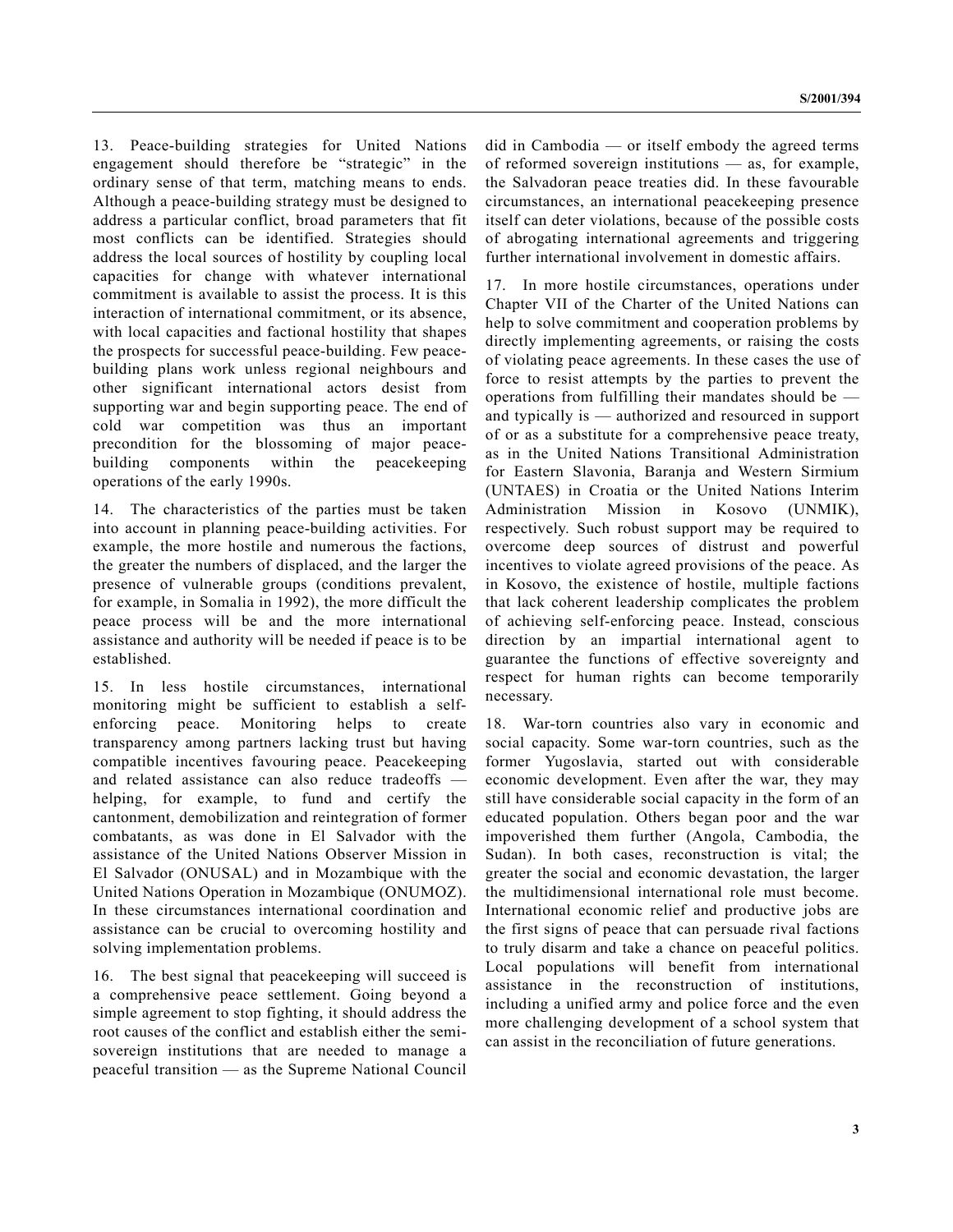19. The strengthening of legitimate institutions as a simultaneous and/or follow-on element of a peacekeeping operation, therefore, is often central to United Nations involvement in countries trying to put a civil conflict behind them. This raises another important issue related to the success of such a transition: the availability of the resources required to implement the mandate, ensuring that the operation and its partners have the necessary technical and administrative tools and capacity to address critical elements of the programme, such as re-establishing civil administration and basic civil infrastructure, as well as effective disarmament, demobilization and reintegration.

20. The United Nations system has recently identified three key objectives whose fulfilment has often brought about successful, comprehensive peace-building:

(a) **Consolidating internal and external security**. This involves the deployment of peacekeepers and/or military observers to ensure security or negotiate access in order to promote security sector reform, including the creation of a neutral police force broadly representative of the community; disarmament, demobilization and reintegration; judicial and penal reform; and mine clearance and capacity-building for mine action.

(b) **Strengthening political institutions and good governance**. This requires the creation or strengthening of national democratic institutions, political parties and other participatory mechanisms, including the media; capacity-building for government and civil society; technical assistance in human rights; civic education and training; electoral assistance, including the development of electoral law, a code of conduct, and electoral councils; and support for the fight against corruption.

(c) **Promoting economic and social rehabilitation and transformation**. This involves fostering conditions for resumed economic and social development; sustainable return and reintegration of displaced persons and refugees; confidence-building measures conducive to national reconciliation; stimulation of maximum involvement of civil society, especially women, and of national non-governmental organizations; attention to the needs of youth, especially young men; providing social services (health education, water and sanitation); providing sustainable sources of livelihood to demobilized soldiers and

returning refugees and displaced persons; job creation, microcredit schemes and the promotion of incomegenerating activities; reconstructing roads, bridges and railways to provide access to war-devastated areas for resettlement and agricultural production; and psychosocial trauma counselling for war-affected groups.

21. Given the potentially large challenges and costs such comprehensive peace-building often encompasses, it is essential to ensure that all key parts of the United Nations system are fully engaged in a collaborative and constructive fashion. I wish to highlight this point because no single department or agency can be expected to devise and implement, on its own, all the elements of a comprehensive peace strategy. As a number of Security Council members said last November, a successful peacekeeping exit depends on a collaborative and inclusive United Nations system and the effectiveness of other international actors, including the international financial institutions and non-governmental organizations that are not part of the operation.

22. The work of these actors, including United Nations agencies such as the Office of the United Nations High Commissioner for Refugees, the Office of the United Nations High Commissioner for Human Rights, United Nations Development Programme and the World Bank and various bilateral and multilateral humanitarian and developmental agencies (governmental and non-governmental) must continue long after the peacekeeping operation has withdrawn. In order to ensure a smooth handover to these entities, preparations should be made from the early stages of a peacekeeping operation. The closer these partners are associated with the peacekeeping operation throughout its presence in the mission area, the greater the likelihood that they will be well placed to carry the peace-building process forward. The practice of appointing the United Nations Resident Coordinator as Deputy Special Representative or Deputy Representative of the Secretary-General facilitates this transition, allowing an early revival of development programming and a smooth handover from the peace operation personnel to the United Nations country team, composed primarily of representatives of operational agencies. Likewise, at Headquarters, the forging of closer institutional links between the intergovernmental and internal United Nations entities responsible for peace and security and development,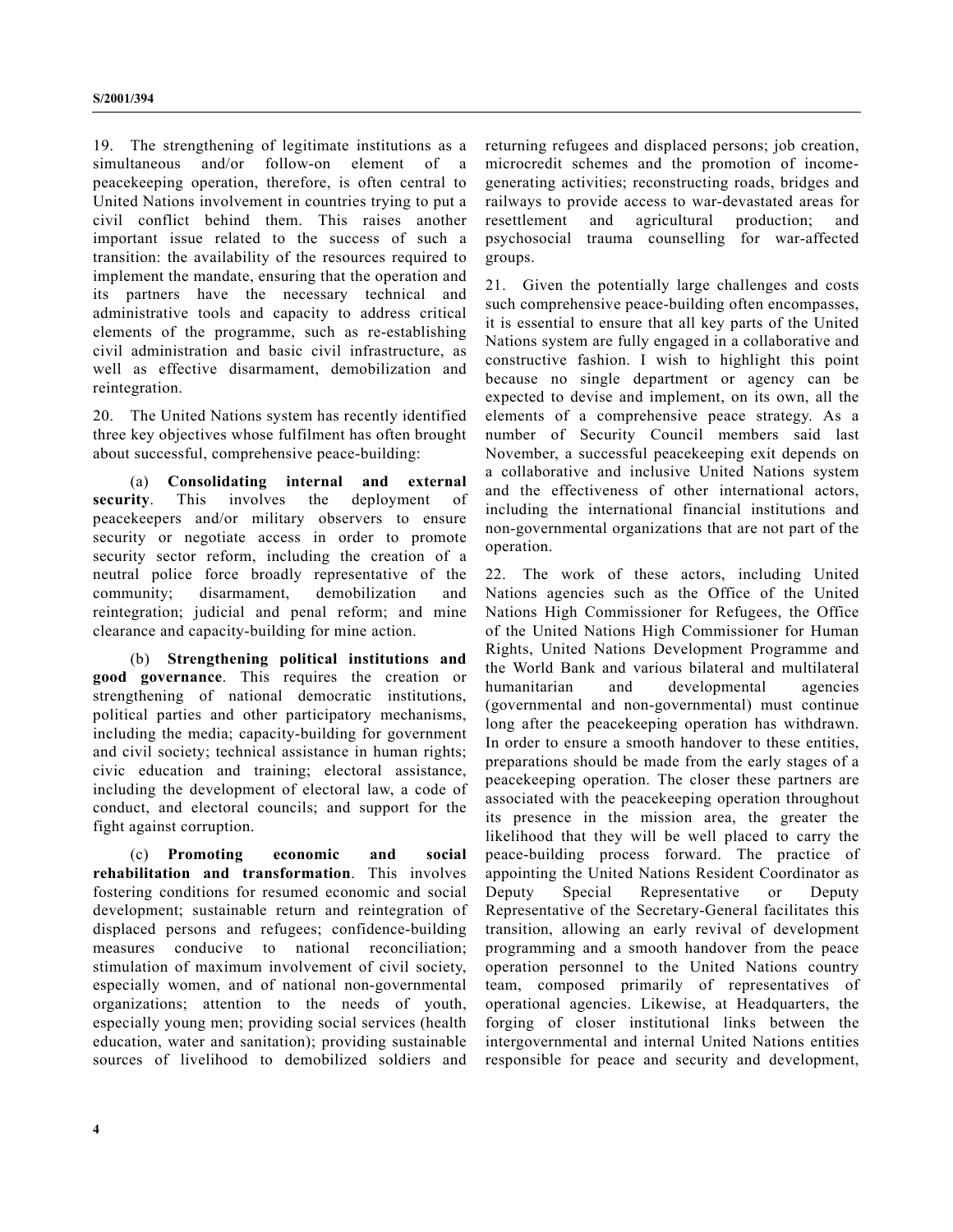respectively, should enable policymakers to maintain the strategic direction of a peace-building process. Considerable progress has been made within the United Nations in improving institutional coordination and further efforts towards this objective are ongoing.

23. Frequently, the improved security situation that accompanies a peacekeeping deployment results in a dramatic improvement in the economy of the mission area. Both public and private investment tends to rise, as does the flow of non-military foreign assistance. However, when a large operation withdraws, this can have a highly visible, negative effect, both on businesses that had thrived by providing goods and services to the mission and on local personnel who had worked for it. In many cases, these effects are limited to specific sectors and do not outweigh overall improvements in the economy, but they are real nonetheless. This is another reason why a carefully planned transition is essential, so that the gains made during a peacekeeping deployment can be sustained.

24. It must be acknowledged, however, that a comprehensive strategy, such as that advocated above, is not always possible in the short run. There are occasions when the most that can be hoped for is to establish a stabilizing presence based on a limited agreement. When for example the opportunity arises to consolidate a ceasefire and thereby contain the conflict and reduce human suffering, that opportunity should not be lost. In those circumstances, once a modicum of stability has been achieved, and the passions of the war have subsided, the improved political environment can enhance the chances of forging and implementing a lasting peace.

25. Even when a mandate has been successfully completed, the Security Council may still wish to review the situation. Are current achievements sustainable in the wake of a withdrawal? Could they be consolidated in a follow-on mission by the United Nations or a regional organization? Are the requisite capacity and resources assured? Will the next phase leave the situation better than the previous one?

#### **Failure to complete the mandate**

26. In other cases, the Security Council may determine that the situation on the ground has fundamentally changed, or that the mission is not making a positive contribution and that there are no apparent prospects for its doing so. Withdrawal might be made in recognition of the fact that failure sometimes occurs because conditions for an orderly transition to post-conflict peace-building do not materialize. The experiences of the United Nations in Angola and Somalia, for instance, illustrate that, while peacekeeping operations can make the difference between war and peace under the right conditions, they are not the appropriate tool under other circumstances, especially when the parties concerned adamantly refuse to cooperate or to abide by their own commitments. In such cases, however, other tools, such as authorized action by regional organizations, or multinational operations with the consent of the host State, or governmental or non-governmental initiatives to mediate a peace, might prove fruitful. Mission closure, as a result of the failure of the parties to abide by their agreements, does not represent an end to the responsibility of either the United Nations system or the Security Council, nor need it signal an end to the Council's involvement. Council members individually and collectively should consider what forms of leverage are available to address the conflict, including the recruiting of "Friends of the Secretary-General" to lend their influence to the restoration of peace. Given the stakes inherent in outright failure and withdrawal, the Council may wish to visit the crisis area, to signal its continuing interest; to gather first-hand information; and to promote new thinking and strategies among Council members about possible next steps.

27. When the members of the Security Council themselves are unable for a variety of reasons to maintain their commitment to seeing the mission through to a successful completion, the questions to be asked should focus on what alternatives to a United Nations peace operation are available for making a positive contribution. In this regard the continuing engagement of the humanitarian agencies, when their activities can be pursued in a fashion that does not endanger the lives of their personnel, will not be an adequate substitute for peacekeeping but can be essential for mitigating the effects of the withdrawal of the peace operation.

28. In the past decade, the experiences of the United Nations Preventive Deployment Force (UNPREDEP) and the United Nations Assistance Mission for Rwanda (UNAMIR), one inter-state and one intra-state but both exiting without a follow-on strategy, have shown that closure can be costly in both financial and human terms. UNPREDEP was fulfilling its mandate,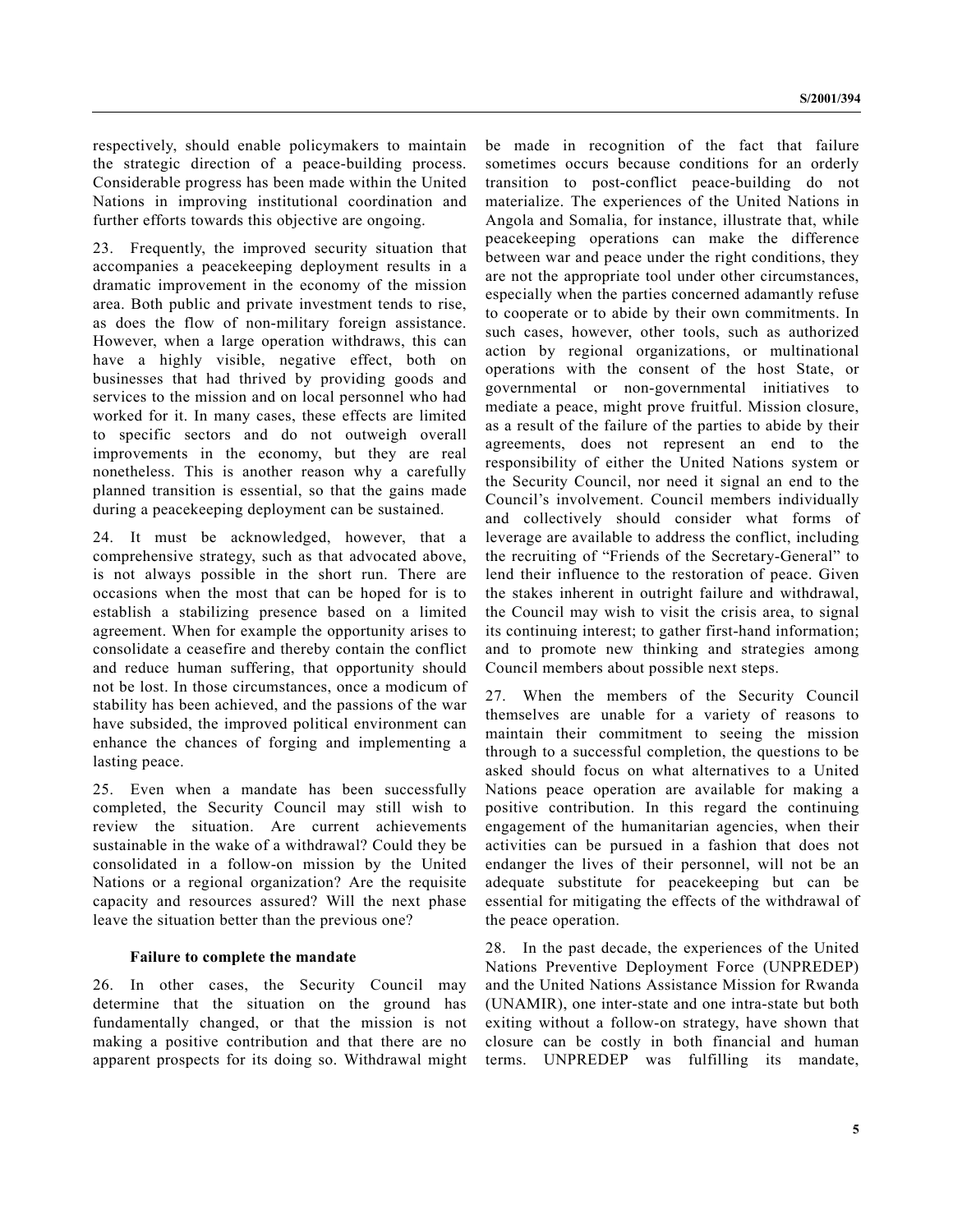monitoring the volatile borders of the former Yugoslav Republic of Macedonia and seemingly successfully deterring both cross-border attacks and lesser destabilizing incursions, when the Security Council chose to end it in 1999. Current border challenges by armed insurgent groups operating with bases in Kosovo might have been avoided had UNPREDEP been permitted to continue, albeit in reduced form. The genocide in Rwanda that followed the Council decision to radically reduce, rather than reinforce, the capacities of UNAMIR has occasioned soul-searching and painful assessments of responsibility, including those made by the Independent Inquiry. Failure by both the Secretariat and the Security Council to prevent or halt the genocide once its extent became known has been documented. It is also worth noting that when the international community belatedly accepted responsibility for addressing the humanitarian crisis in the Great Lakes region, the consequent costs of refugee assistance vastly exceeded the largest estimates of the costs of a reinforced UNAMIR. For example, in financial terms, the actual cost of UNAMIR was \$4.37 million; the annual cost of the additional 5,000 soldiers the Force Commander, General Romeo Dallaire, thought were needed to prevent or stop the genocide has been estimated at \$500 million; the cost of humanitarian assistance to Rwanda and the region consequent on the genocide was in excess of \$4.5 billion.

#### **Partial success**

29. Between clear-cut success and failure there lies a large grey area. When confronted with an ambiguous situation, the Security Council may consider withdrawing an operation that is making a positive contribution in some respects but is being stymied in others. In this uncertain realm, it might be helpful to ask the following: Has the peace operation had a positive impact on the lives of those caught in the crisis? Is the country better off than it would have been without a United Nations peacekeeping operation? Fundamentally for the purposes of this report, are the gains sustainable if the operation were to be withdrawn? These types of question may be appropriate when a mission has achieved many aspects of its mandate but is unable to meet all of its goals.

30. The decision-making process is further complicated in situations where the mission has a less encouraging record and an uncertain outlook, and/or

casualties or other costs have exceeded expectations. In such cases, the Security Council should critically reevaluate the mission's mandate. Is a lower-profile but open-ended mission the best alternative in the absence of a political solution? If the decision is to stay the course, is there a capacity to deter emerging war entrepreneurs or spoilers and/or to counter them through political means? What re-designs in the exit strategy might, as discussed above, successfully assist a transition to a more stable situation or a sustainable peace?

31. The experience in Haiti in 1993 illustrates just such a situation. It was found that the terms of the Governors Island Agreement could not be implemented, given the intransigence of the Cédras regime. The United States of America and the elected President Jean-Bertrand Aristide, then approached the Security Council with a view to authorizing a multinational intervention. Following the transition from the multinational force to the United Nations Mission in Haiti (UNMIH), the United Nations took over the peacekeeping and peace-building functions, providing security, helping to build an effective police force, and assisting in reconstruction and rehabilitation. UNMIH and its successor operations supported the Haitian elections and cooperated with the International Civilian Mission in Haiti (MICIVIH), which promoted human rights, and the Organization of American States Electoral Observation Mission. These activities together contributed to a restoration of the legitimately elected Government.

32. In this connection, I wish to highlight a critical hindrance to the ability of the United Nations to implement successfully and efficiently the type of long-term, multiphase mandate that has been suggested throughout this report. It is the weak link of voluntary funding to support programmes which are not part of the peacekeeping operation per se, but on which the ultimate success of the mission may depend. Such voluntary contributions often materialize late or not at all, leaving the peacekeeping operation as an insufficient single prong in what was intended to be a multi-pronged strategy. For example, if an operation is ultimately to hand over its functions to national authorities who require training and equipment, are donors prepared to provide the means? If the operation is to provide stability while the boundary is being demarcated, as in the cases of the United Nations Interim Force in Lebanon (UNIFIL) and UNMEE, is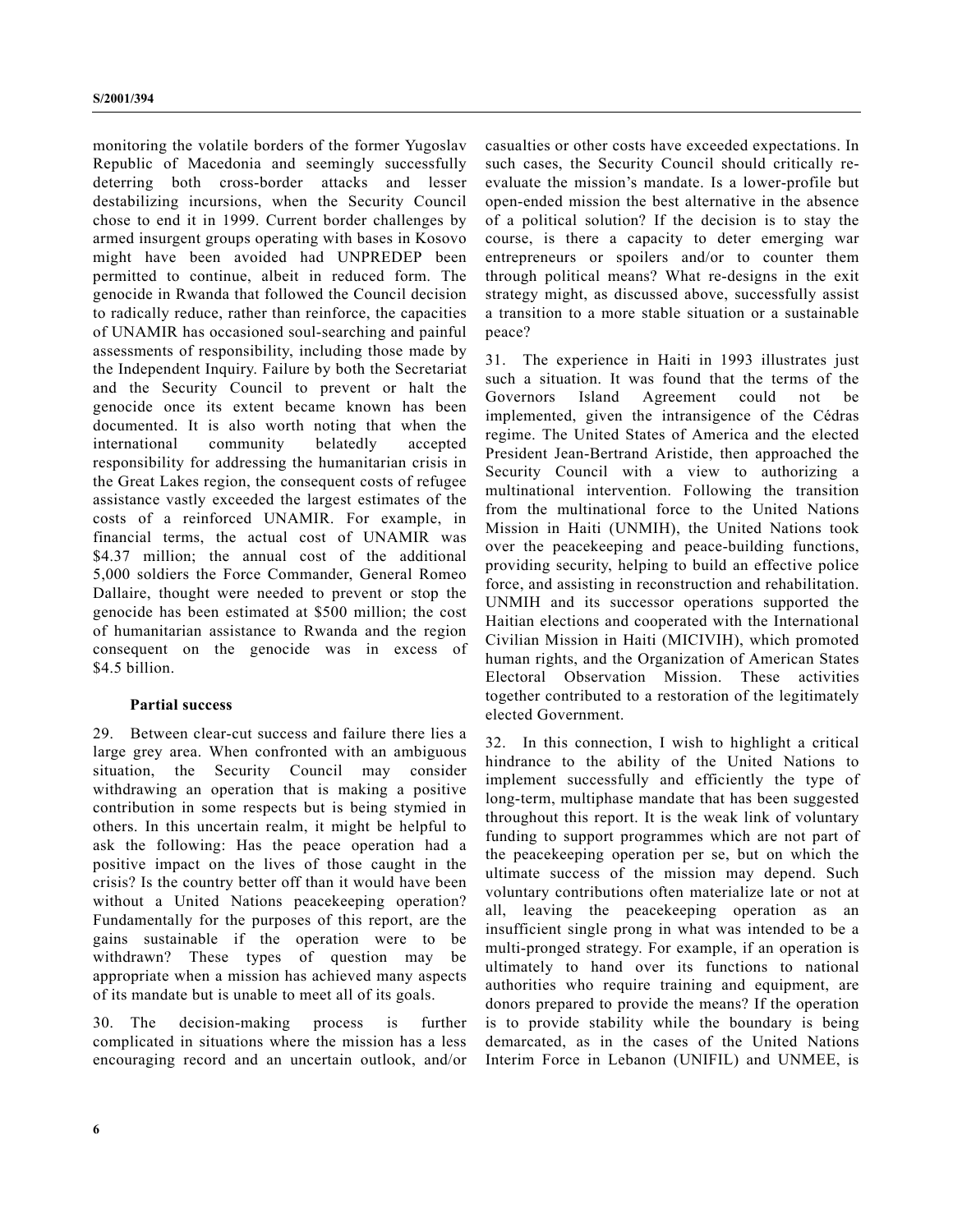there money for the boundary commission? If there is a window of opportunity to remove the war option by demobilizing and reintegrating combatants, are there resources to move this process past the point of no return? Understanding the inherent problem of moving major, long-term expenditures to assessed contributions, Council members may wish to exercise their influence individually and collectively to help muster the requisite voluntary contributions in a timely manner.

33. This is important at the outset of a peacekeeping operation, as well as at the time when it is phased out and replaced with a follow-on presence, such as a peace-building mission. This funding gap will have to be addressed if the Security Council is to enjoy a record of achievement in helping to foster successful peacekeeping exits as well as a self-sustaining peace in their aftermath.

34. Resources can never be a substitute for the political will of the parties. When the parties are prepared to cooperate, however, an adequately resourced United Nations presence can be crucial to the consolidation of peace. Action to remedy this funding gap in future cases of transition would constitute a highly positive and tangible result of the debate that was initiated by the Council on 15 November 2000, and that will continue with consideration of the present report.

### **Operations under Chapter VIII of the Charter**

35. While provision for cooperation with regional organizations is made in Chapter VIII of the Charter of the United Nations, this has become an important aspect of peacekeeping only in the last decade. By bringing together the motivation and knowledge of local actors with the legitimacy, expertise and resources of the world Organization, in certain situations these partnerships have enhanced the international community's work for peace.

36. At the same time, the ability of regional organizations to contribute may be limited by a number of factors. Conflicts will continue to erupt in areas where regional organizations lack the resources or expertise to respond effectively; where there are no compelling interests that could spur intervention by major powers; or, alternatively, where major powers have strongly opposed interests that can be reconciled only within a universal forum. There may be political

opposition to regional deployment in a particular case, either within the organization or from a host country. Even where regional organizations are capable of contributing, the use of multiple organizations in a single mission area can cause problems of coordination, and greater difficulty in constructing a coherent end-strategy for an operation.

37. For the United Nations, there are concerns that delegation to others can imply a lesser degree of commitment or engagement on the part of the international community; that it could lead to unequal response to conflict in different places; or that inappropriate actions could be taken in the name of the United Nations. The Security Council's continuing will to act, including through deployment of United Nations peacekeeping operations, is crucial.

38. Four specific lessons can be extracted from this experience:

- First, those who will be responsible for implementing a peace agreement should be present during the negotiation phase.
- Second, it is important for the main actors in negotiations to assess realistically the capacity and comparative advantage of different implementing bodies.
- Third, the lines of reporting and division of labour must be unambiguous; otherwise what would ideally be strength in diversity of contributions becomes weakness because of incoherent or self-cancelling efforts.
- Finally, for the potential of these partnerships between the United Nations and regional organizations to be enhanced, it is desirable that regional organizations seek to develop their capacity to bring to the field not only military peacekeepers but also other relevant personnel, such as police and judicial or penal experts. These efforts may require support by the wider international community.

#### **Kosovo and East Timor**

39. The cases of Kosovo and East Timor reflect important differences in circumstances and illustrate well the challenges of a successful exit strategy. In the case of Kosovo, the mandated benchmark for the exit of UNMIK is tied to a determination of the final status of the territory. No agreement which would command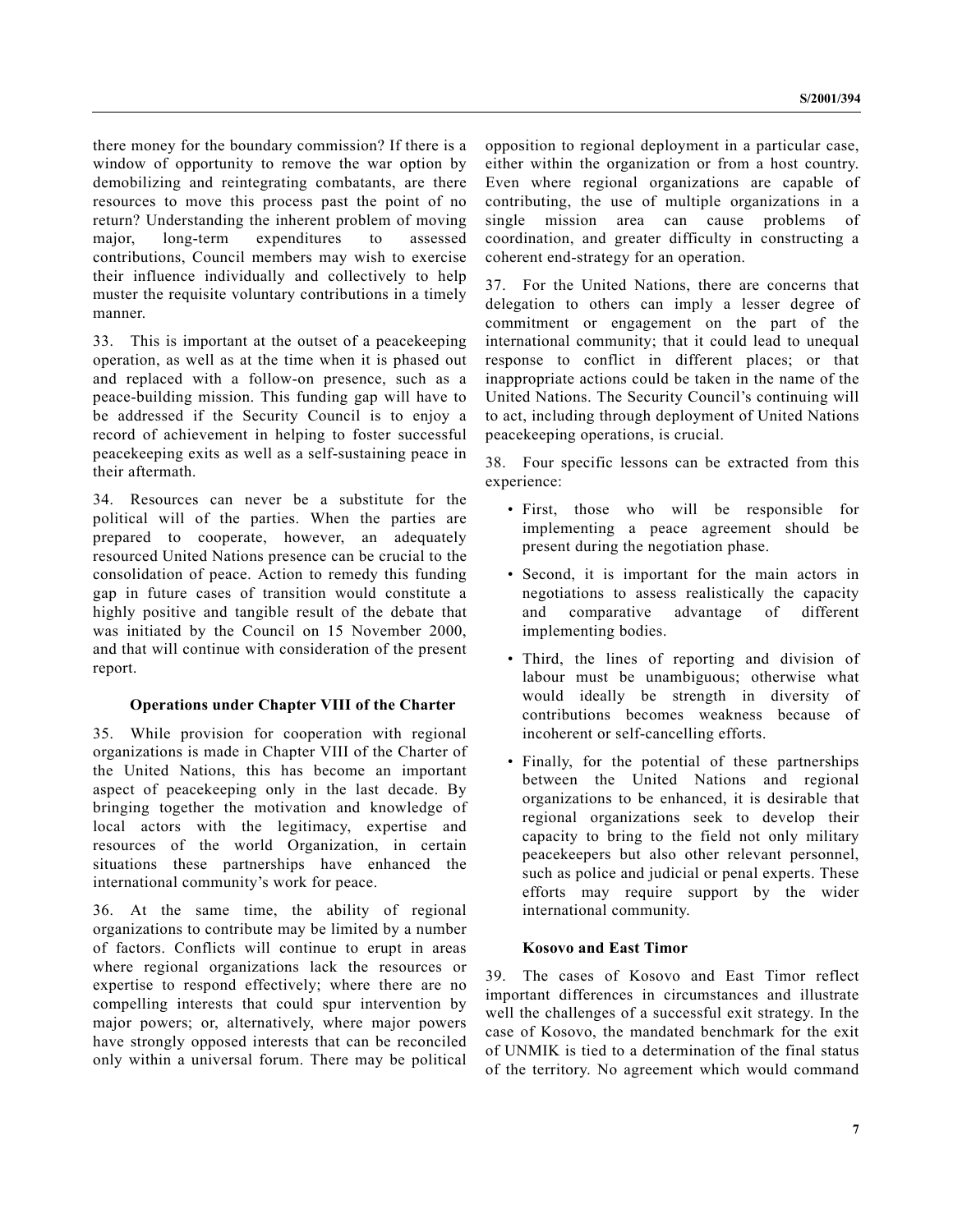the necessary support of the parties and the international community appears in sight on this question at this time.

40. In keeping with the mandate, the operation has begun to devolve increasing autonomy and selfgovernment to Kosovo, while avoiding any actions that would prejudge the outcome on final status. This requires my Special Representative to retain certain powers, and an operation capable of supporting him in that role.

41. In the meantime, there is an unavoidable tension between the aspirations of people in Kosovo and the mandate given by the Security Council. There seems no alternative, in these circumstances, to a continuing UNMIK presence, and the strict implementation of resolution 1244 (1999), until such time as an agreement on final status can be reached.

42. In the case of East Timor, the situation is much clearer. The mandate of the United Nations Transitional Administration in East Timor (UNTAET) is to prepare East Timor for independence, which will be granted, after which UNTAET will be closed. In order to ensure that independence is successful and viable, a follow-on peacekeeping mission will be required to support the new State. The new operation should include military and police components. In addition, the international community will still need to provide substantial civil administration expertise to support the East Timorese.

43. The essential requirement in the case of East Timor is to ensure that the enormous sacrifices of the East Timorese, the substantial investments of the international community, and the cooperation of the parties required to bring about a successful transition to independence are not squandered for lack of international attention and support for the new State. At the same time, it is important to move towards a normal development assistance framework as quickly as is responsibly possible.

## **IV. The roles of the Security Council and other principal organs**

44. In conclusion, I will address the particular roles of the Security Council and other principal United Nations organs and agencies in formulating and implementing these vital decisions. A good exit strategy results from a good entrance strategy. In this connection, the Security Council is expected to reach agreement on a clear and achievable mandate based on a common understanding of the nature of the conflict. The Secretariat should provide the candid and wellinformed analysis that the Security Council's decision on an effective peace strategy will require. The members of the Council are expected to use their influence to ensure from the outset that the necessary means of implementation are available, and it is up to the General Assembly to authorize a timely budget allocation. Perhaps most importantly, as a mandate approaches its expiration date or if there are calls for the operation to be closed, it is especially useful for the Security Council to engage in a thorough and frank discussion, both among its members and with troopcontributing countries, of the rationale for renewing the mandate, withdrawing, or significantly downgrading the United Nations presence. In making that decision, the Council may wish to continue and to expand its practice of visiting conflict areas, because of the obvious benefits reaped by decision makers from such first-hand experience. This can be an essential complement to reports by the Secretariat and information that each Council member may obtain through its own channels.

#### **Designing a strategically informed mandate**

45. An effective response to a conflict depends on the Security Council members developing a common understanding of the nature of the problem. I endeavour to provide in my reporting the best, most pertinent information available to the Secretariat, including that obtained through the dispatch of factfinding and technical missions to the area. Analysis of this information is inherent in the preparation of my reports, the purpose of which is to provide all Council members with a common point of departure for discussion and decision-making, identifying options for action as appropriate, coupled with a realistic appraisal of the risks and opportunities of each.

46. This appraisal should assist the Council in deciding on a realistic scope for United Nations involvement. For example, does the situation lend itself to an operation that can assist the parties to achieve a self-sustaining peace, as was the case, for example, in El Salvador, Mozambique and Namibia? Or is it more appropriate to think in terms of a longer-term, stabilizing presence, because no self-sustaining political solution is in sight as was the case, for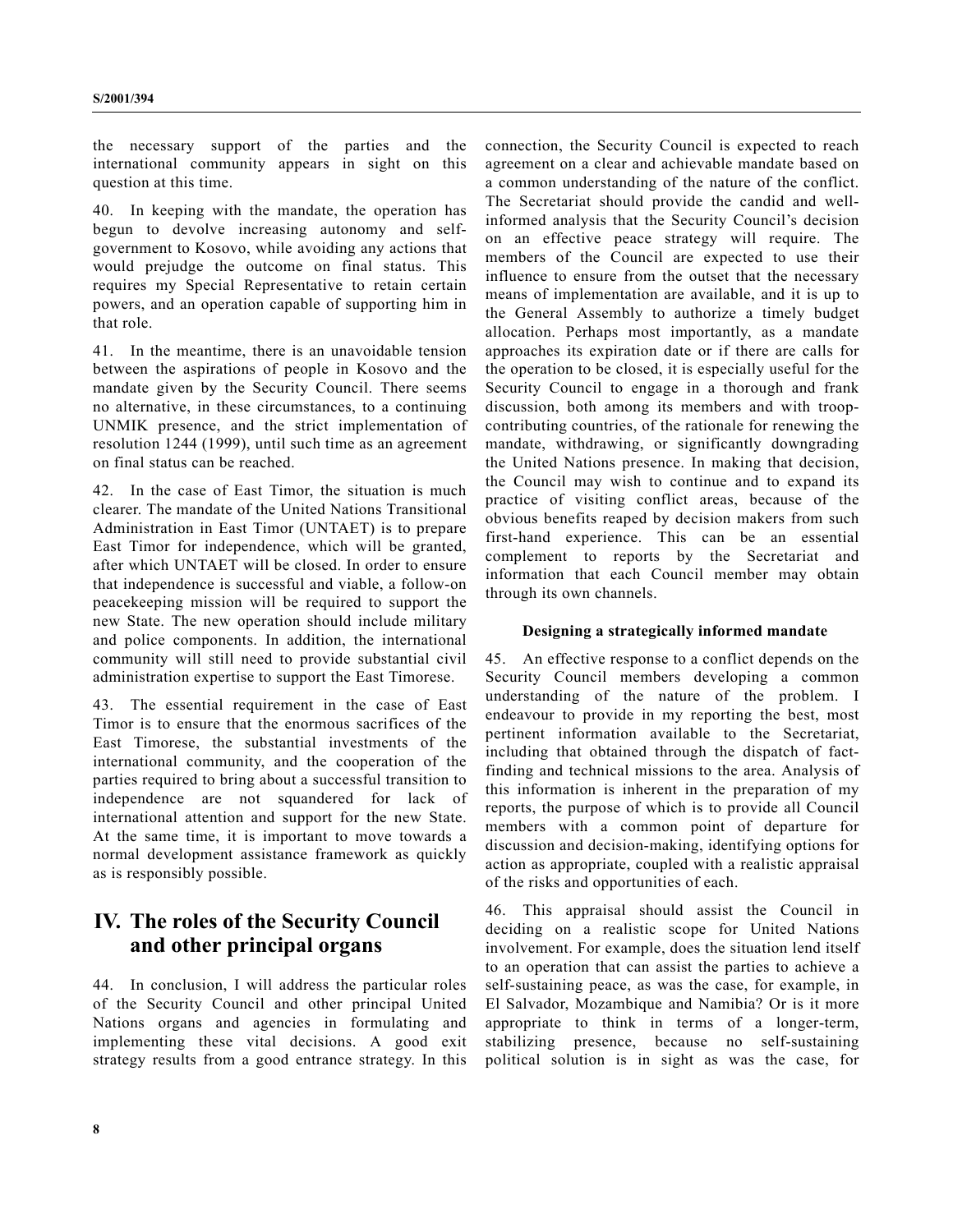example, upon the establishment of the United Nations Disengagement Observer Force (UNDOF)? As discussed above, does the proposed authority of the international mandate — whether monitoring, multidimensional assistance, or enforcing — fit the nature of the conflict and the local resources available and ensure sufficient capacity to develop a sustainable peace? Should the Council's response be confined to one country, or can the situation be meaningfully addressed only on a subregional basis?

47. At this critical point in the decision-making process, there is a particular pitfall to be avoided. When the situation is extremely difficult and the Security Council cannot muster the collective will to address it, there may be a temptation to use the instrument of peacekeeping in circumstances for which it is not suited, as it was used in Bosnia and Herzegovina, with the United Nations Protection Force (UNPROFOR). This can alleviate political pressures in the short run but dooms the operation to eventual failure. There are also broader repercussions, not least the damage that is done to the credibility of the Organization itself, of the Security Council in particular, and of peacekeeping as a viable tool for the maintenance of international peace and security.

48. Given that decisions made at this early stage are fundamental to an operation's success, it is crucial to strengthen the Secretariat's capacity to provide credible, impartial analysis to support the Council's deliberations. With this in mind, I wish to note with appreciation the support extended thus far for the reform initiatives set in motion by the Panel on United Nations Peace Operations. The task is unfinished, and I look forward to a continuation of this support so that we can quickly build a Headquarters capacity that is prepared to meet the demands of the early twenty-first century.

49. I wish to stress that sound and efficient information gathering and analysis must be an ongoing process, throughout the life span of any United Nations involvement; it cannot be limited to only the earliest stages of Security Council deliberation and action. After a course is decided upon by the Security Council, events on the ground may change or new information may come to light which affect the assumptions and calculations upon which earlier decisions were made. The Security Council must have the same quality of supporting analysis when undertaking periodic reviews

or when contemplating a substantial change in a mission's mandate.

#### **Implementation**

50. Once the Security Council has settled on a course of action, it often has a major role to play in consolidating support for the plan among the parties, regional actors, troop-contributing countries, and Member States more generally. Each of these can be crucial to the mission's ultimate success or failure. The support of the parties, however, remains a fundamental element in this regard. As deployment proceeds, Council members are often in the best position to shore up that support and, in the process, to gauge the possibility of the emergence of spoilers. Both the Security Council and the Secretariat must resist the temptation to identify and frame a mission's objective in an optimistic light; they must instead be prepared for worst-case scenarios. While this sort of planning mindset rarely leads to lower budget estimates, it is a matter of public record that, on many occasions, when significant complications arose in the field, United Nations forces have been caught under-staffed, underequipped and limited in their range of action by mandates that were too narrowly defined.

51. Gaining the support of potential troop contributors is likely to be an easier task if they are effectively consulted on the mandate that the Council eventually adopts, or on the mandate changes that may become necessary as the operation unfolds. In this regard, I am encouraged by the spirit of cooperation signalled by the establishment of a Security Council working group to address this and related issues.

52. No matter how carefully a mission is conceived and tailored to the circumstances, it cannot succeed and thereby withdraw on the basis of an accomplished mandate — without the timely contribution and deployment of personnel, material and funds. The increasing complexity of mandates, while a necessary response to the types of challenge facing the Security Council in maintaining international peace and security, has compounded this problem. It has become critically important that Governments provide specialized units and individuals capable of implementing these mandates. Recent examples would include provisions for judicial and penal services, civil administration or civil engineering tasks and executive policing. While there will almost always be a need for the timely contribution of well-trained and equipped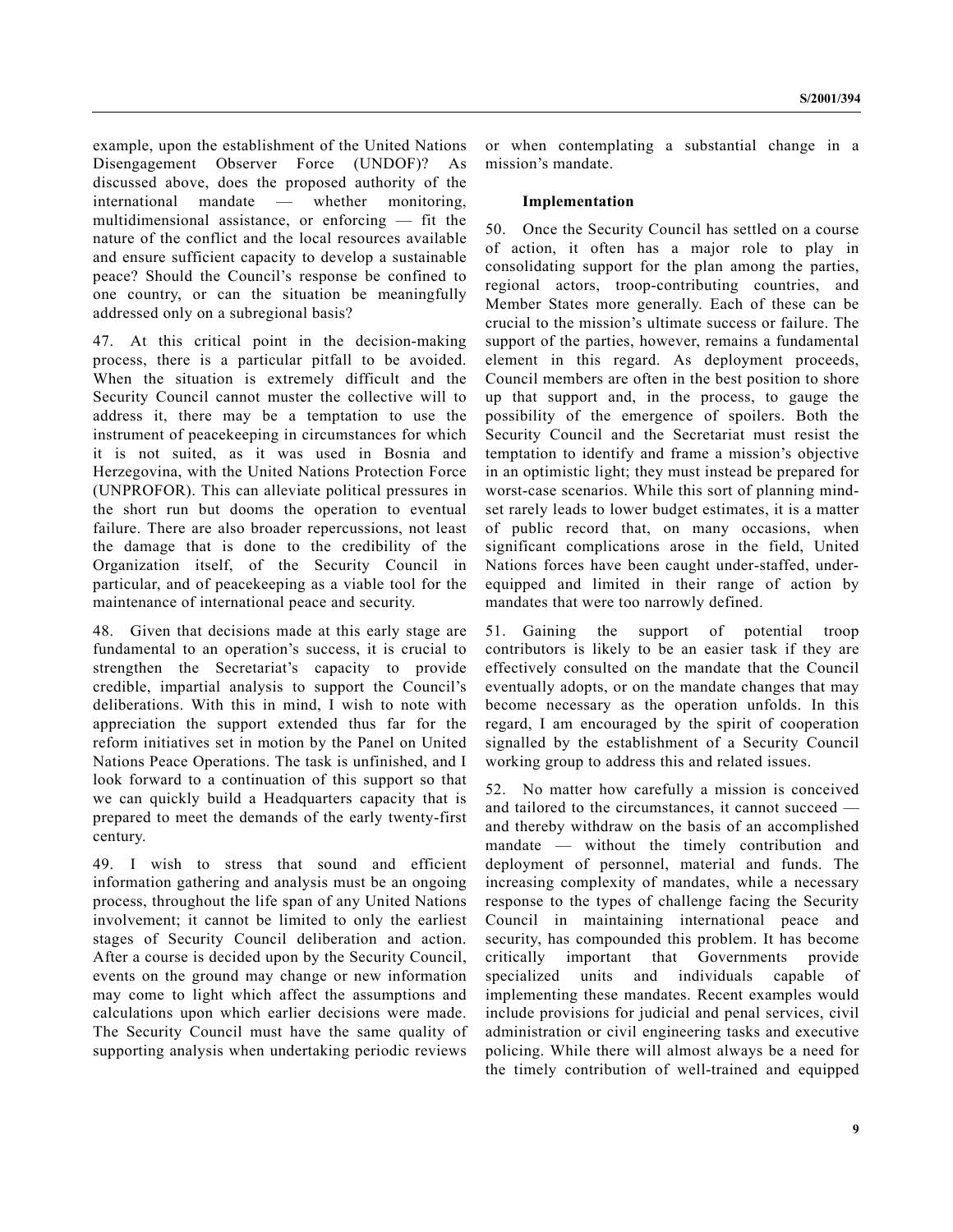troops, these are not by themselves sufficient for the success of most operations. Member States must be prepared to supply the specialized capacities, military and non-military alike, to see these mandates through.

53. The General Assembly can play a crucial role in implementing a recommendation of the Panel on United Nations Peace Operations regarding peacekeeping budgets. The Panel suggested that a small percentage of the operation's first-year budget should be made available to the representative or special representative of the Secretary-General leading the mission for the design — with the advice of the United Nations country team's resident coordinator and funding of quick impact projects in the area of operations. I hope the General Assembly, through its Fifth Committee, will support this recommendation, on a case-by-case basis, when budgets for future peace operations are presented. Likewise, the Panel recommended that the Assembly consider bringing demobilization and reintegration programmes into the assessed budgets of multidimensional peace operations for the first phase of an operation. Accordingly, I intend to include comprehensive disarmament, demobilization and reintegration programmes in my plans for future peace operations, as appropriate, so that the Security Council can consider including aspects of disarmament, demobilization and reintegration in the operations' mandates and the General Assembly can review proposals for funding demobilization and reintegration programmes, in the start-up phase, in mission budgets. I am pleased, in this connection, to note the willingness of the Special Committee on Peacekeeping Operations to explore the concept of earmarking a small percentage of a mission's first-year budget for quick impact projects and its call for the timely provision of adequate resources for disarmament, demobilization and reintegration programmes when they are mandated by the Security Council as part of a peacekeeping operation.

54. At the request of the General Assembly, the Economic and Social Council has recently created an ad hoc advisory group on countries emerging from conflict, with a special focus on Africa. As one representative of a Member State suggested during the Security Council debate, this work should also yield important results in informing the smooth handover from peace operations to the longer-term efforts of the

United Nations to promote durable peace and sustainable development.

#### **Rationales for leaving, staying, or altering the mandate**

55. At what point in a peace process should the Security Council consider closing a mission, or significantly downgrading its involvement in a situation? In the simplest of terms, any such decision would appear to be influenced by success or failure as judged in relation to the mandate given to the operation by the Council. However, it is in the grey area between clear success and failure that a decision becomes complex.

56. In some cases, the Security Council has determined that the mission achieved its mandate. In Mozambique, it was concluded that ONUMOZ had accomplished its objectives, and that there was no need to renew the mission's mandate. In the case of El Salvador, similarly, ONUSAL succeeded in helping the parties towards a lasting peace. At the time of the Mission's withdrawal, however, there were still some aspects of the accords that had not been implemented. As a result, and at the request of the parties, the United Nations maintained a smaller presence after ONUSAL was withdrawn in 1995. In other circumstances, as noted by Council members in the November debate, follow-on peace-building missions, such as the Peacebuilding Support Offices in the Central African Republic and Tajikistan, have been established to assist the Governments concerned in consolidating the stability achieved through the peacekeeping operation.

57. More challenging than these situations, however, is deciding upon a course of action when success is proving elusive. Given the unpredictability of conflicts, this is by no means an unusual circumstance. How long should the operation remain? Would the alternative be renewed fighting? Is there a reasonable prospect for progress resulting from a continued United Nations presence? Is this the "least bad" option? If the answer to those questions were yes, the argument for persevering would be strong. During the Council's November debate one representative aptly noted that, if the Security Council does not deal with the causes of conflict, the United Nations will be reduced to dealing with the consequences of conflict, meaning that agencies … such as the United Nations Children's Fund, the Office of the United Nations High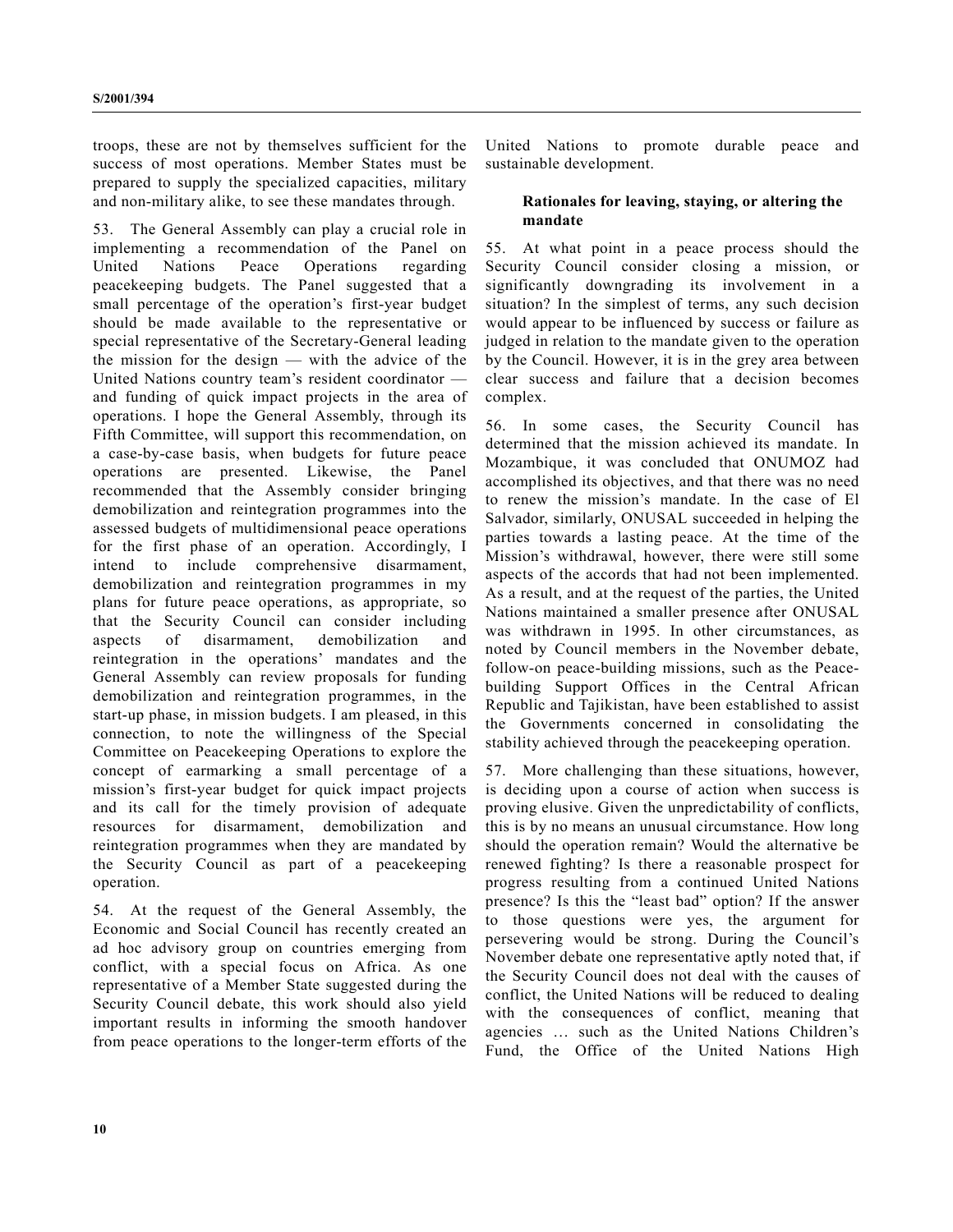Commissioner for Refugees and the World Food Programme will end up paying the consequences.

58. In other circumstances, finally, the Security Council may determine that, in the absence of sufficient commitment and cooperation on the part of the parties, there is no rationale for maintaining the peacekeeping operation in place. In Angola and Somalia, for example, the Council concluded that withdrawing the missions was the only viable course of action. Reconciliation cannot be imposed. A peacekeeping operation is the wrong instrument if the parties are bent on war and its presence may become a hindrance to conflict resolution. In the latter circumstances, however, adequate provision must be made for continuing progress already made towards a self-sustaining peace, or, should a premature closure of a mission become necessary, mitigating the humanitarian consequences of the decision reached by the Council.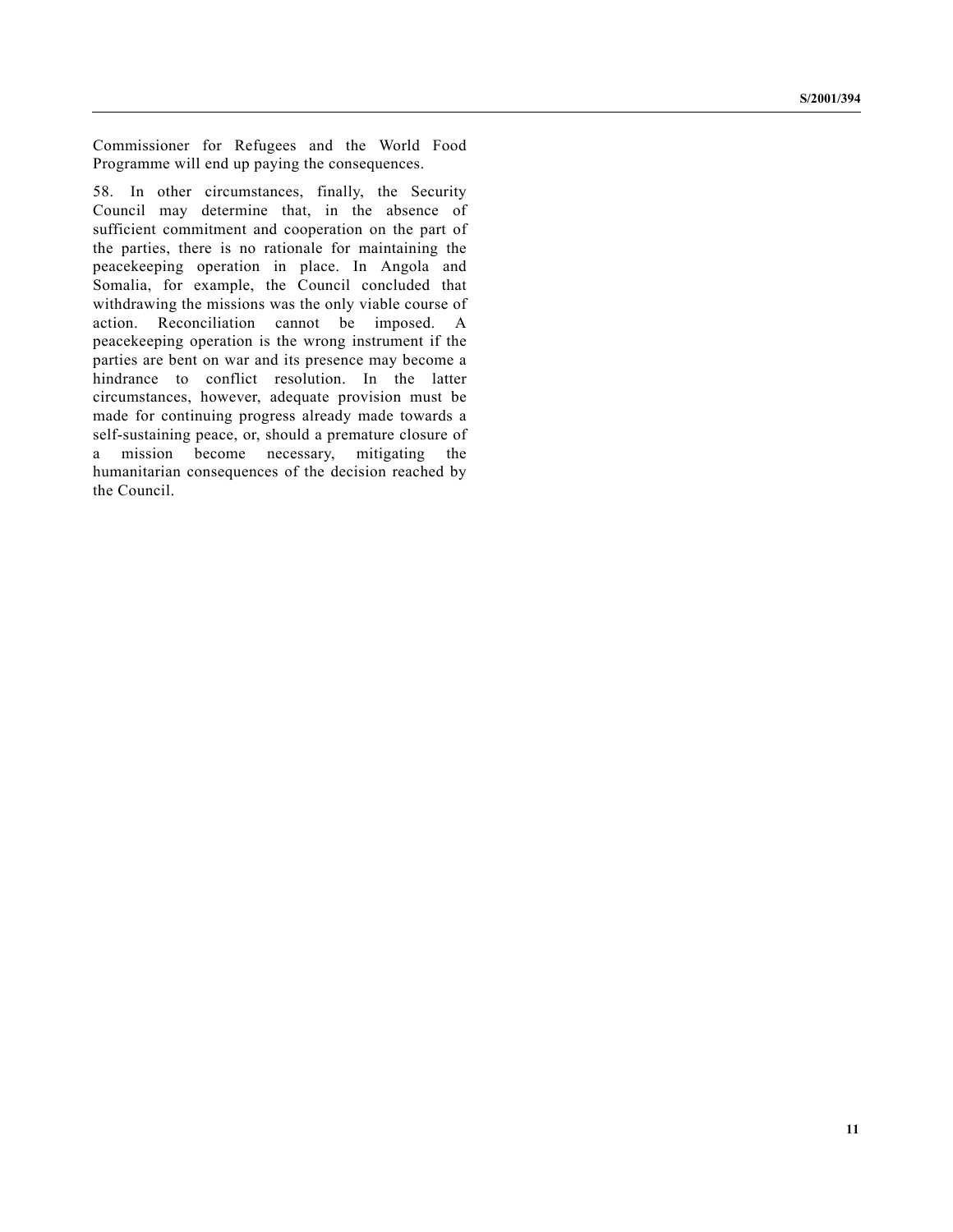# **Annex**

# **Key questions in the life of a peacekeeping operation**

| Mandate formation                                                                                                                                                                                                                                                                                                                             | Periodic or episodic review                                                                                                                                                                                                                                                                                                                                                                                                                                                                                                                | Consideration of withdrawal                                                                                                                                                                                                                                                                                                                                                                                                                                                                                                                                      |
|-----------------------------------------------------------------------------------------------------------------------------------------------------------------------------------------------------------------------------------------------------------------------------------------------------------------------------------------------|--------------------------------------------------------------------------------------------------------------------------------------------------------------------------------------------------------------------------------------------------------------------------------------------------------------------------------------------------------------------------------------------------------------------------------------------------------------------------------------------------------------------------------------------|------------------------------------------------------------------------------------------------------------------------------------------------------------------------------------------------------------------------------------------------------------------------------------------------------------------------------------------------------------------------------------------------------------------------------------------------------------------------------------------------------------------------------------------------------------------|
| What is a realistic scope<br>for United Nations<br>involvement? A<br>multidimensional effort<br>with the appropriate level<br>of authority to achieve a<br>self-sustaining peace? A<br>longer-term stabilizing<br>presence?                                                                                                                   | Is satisfactory progress<br>being made, and is it<br>anticipated that existing<br>trends will continue?                                                                                                                                                                                                                                                                                                                                                                                                                                    | If the mandate's<br>objectives were met,<br>should they be reviewed<br>in new circumstances?                                                                                                                                                                                                                                                                                                                                                                                                                                                                     |
|                                                                                                                                                                                                                                                                                                                                               | Do parties and troop-<br>contributing countries<br>continue to support the<br>mission and its<br>objectives?<br>If spoilers have surfaced,<br>what leverage does the<br>Security Council have at<br>its disposal to induce<br>them back to the peace<br>process?<br>Do donors continue to<br>support the elements<br>funded by voluntary<br>contributions?<br>If fundamental problems<br>exist, are they the result<br>of inappropriate<br>objectives?<br>For those elements<br>lagging in<br>implementation, how can<br>they be assisted? | What are the views of<br>parties and troop-<br>contributing countries?<br>Are current achievements                                                                                                                                                                                                                                                                                                                                                                                                                                                               |
| How will we know that the<br>mandate has been<br>achieved? What are the<br>benchmarks by which to<br>judge success?                                                                                                                                                                                                                           |                                                                                                                                                                                                                                                                                                                                                                                                                                                                                                                                            | sustainable in the wake<br>of a withdrawal?<br>Could these<br>achievements be<br>consolidated in a follow-<br>on mission? (United<br>Nations or regional<br>organization? Is funding<br>assured?)<br>If the mission's impact<br>has been very limited,<br>should the Security<br>Council revisit the<br>original objectives?<br>If there is little prospect<br>of achieving the mandate,<br>is the mission<br>nevertheless making a<br>necessary contribution<br>which warrants its<br>extension? Should the<br>original objective be<br>revised to reflect this |
| If success (and hence a<br>successful exit) depends on<br>activities not funded<br>through assessed<br>contributions, can we be<br>assured that voluntary<br>funding will be available in<br>time?                                                                                                                                            |                                                                                                                                                                                                                                                                                                                                                                                                                                                                                                                                            |                                                                                                                                                                                                                                                                                                                                                                                                                                                                                                                                                                  |
|                                                                                                                                                                                                                                                                                                                                               |                                                                                                                                                                                                                                                                                                                                                                                                                                                                                                                                            |                                                                                                                                                                                                                                                                                                                                                                                                                                                                                                                                                                  |
| Does their consent and<br>cooperation result from<br>war weariness; from the<br>conclusion that they can<br>get as much or more<br>through the peace process<br>than on the battlefield;<br>from pressures from key<br>internal constituencies;<br>from pressures brought to<br>bear by erstwhile<br>supporters or other external<br>players? |                                                                                                                                                                                                                                                                                                                                                                                                                                                                                                                                            |                                                                                                                                                                                                                                                                                                                                                                                                                                                                                                                                                                  |
|                                                                                                                                                                                                                                                                                                                                               |                                                                                                                                                                                                                                                                                                                                                                                                                                                                                                                                            |                                                                                                                                                                                                                                                                                                                                                                                                                                                                                                                                                                  |
|                                                                                                                                                                                                                                                                                                                                               | Have any political<br>alternatives appeared<br>since the mission's<br>launch?                                                                                                                                                                                                                                                                                                                                                                                                                                                              |                                                                                                                                                                                                                                                                                                                                                                                                                                                                                                                                                                  |
| Whatever the factors<br>involved, are consent and<br>cooperation sustainable as                                                                                                                                                                                                                                                               |                                                                                                                                                                                                                                                                                                                                                                                                                                                                                                                                            | If the mission is deemed<br>a failure, what other                                                                                                                                                                                                                                                                                                                                                                                                                                                                                                                |